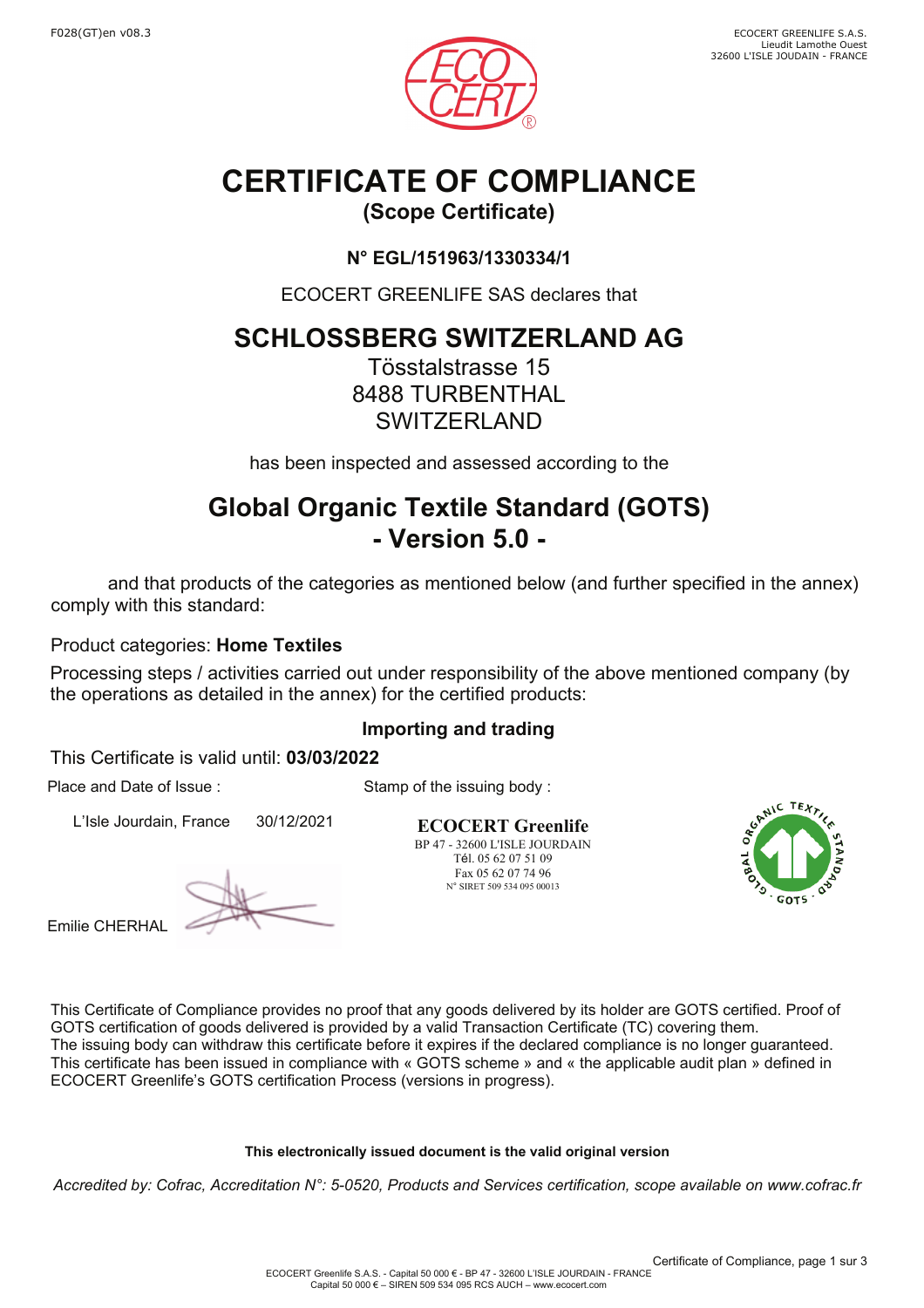

Annex to certificate N° EGL/151963/1330334/1 **SCHLOSSBERG SWITZERLAND AG** Global Organic Textile Standard (GOTS)

In specific the certificate covers the following products:

| Name of product                | <b>Material composition</b>  | Product code |
|--------------------------------|------------------------------|--------------|
| home textiles (terry products) | 100% Organic Cotton (RM0104) |              |

Place and Date of Issue :

L'Isle Jourdain, France 30/12/2021

Stamp of the issuing body :

**ECOCERT Greenlife** BP 47 - 32600 L'ISLE JOURDAIN Tél. 05 62 07 51 09 Fax 05 62 07 74 96 N° SIRET 509 534 095 00013



Emilie CHERHAL

This Certificate of Compliance provides no proof that any goods delivered by its holder are GOTS certified. Proof of GOTS certification of goods delivered is provided by a valid Transaction Certificate (TC) covering them. The issuing body can withdraw this certificate before it expires if the declared compliance is no longer guaranteed. This certificate has been issued in compliance with « GOTS scheme » and « the applicable audit plan » defined in ECOCERT Greenlife's GOTS certification Process (versions in progress).

#### **This electronically issued document is the valid original version**

*Accredited by: Cofrac, Accreditation N°: 5-0520, Products and Services certification, scope available on www.cofrac.fr*